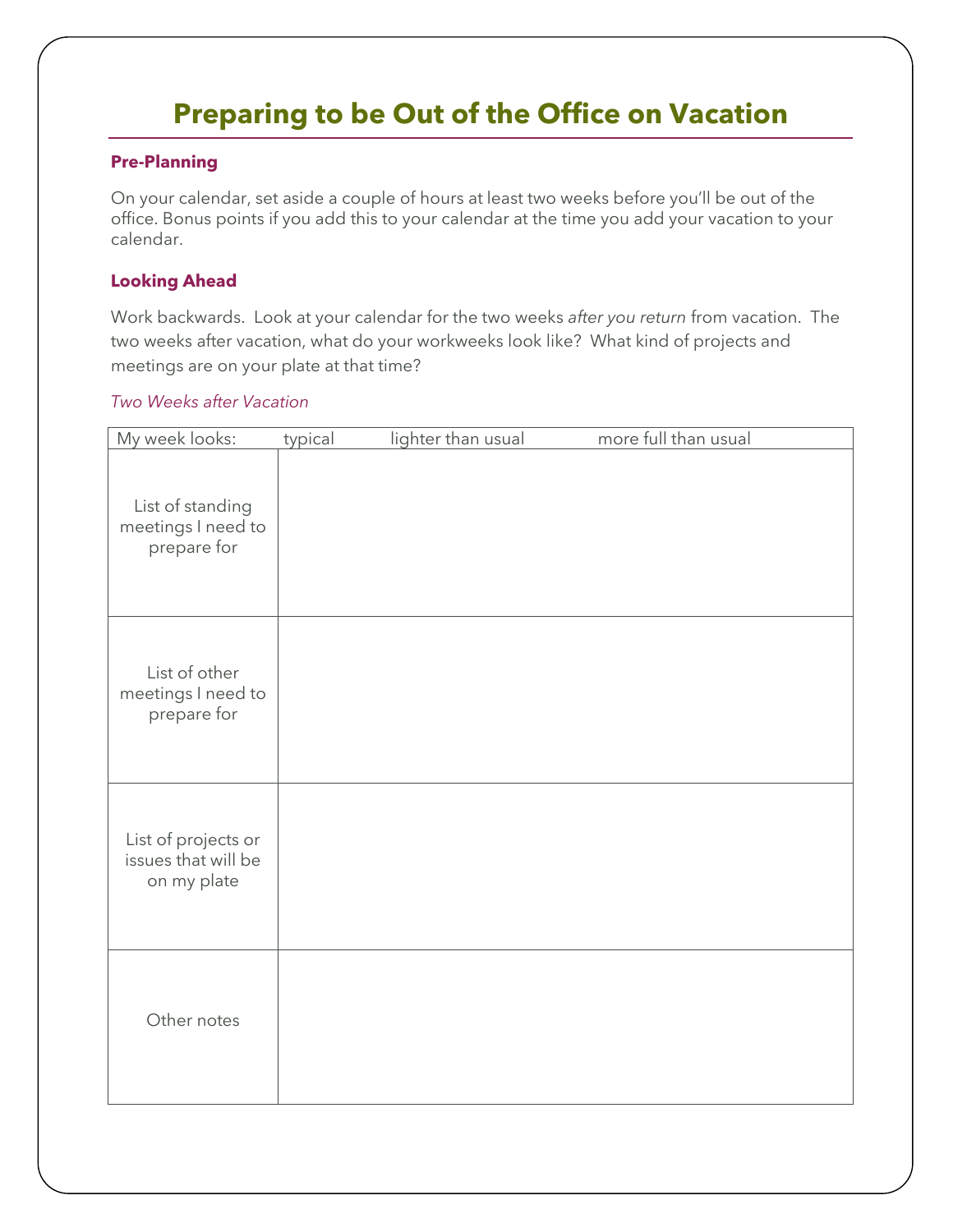## *One week after Vacation*

| My week looks:                                            | typical | lighter than usual | more full than usual |
|-----------------------------------------------------------|---------|--------------------|----------------------|
| List of standing<br>meetings I need to<br>prepare for     |         |                    |                      |
| List of other<br>meetings I need to<br>prepare for        |         |                    |                      |
| List of projects or<br>issues that will be<br>on my plate |         |                    |                      |
| Other notes                                               |         |                    |                      |

Preparing for Vacation-BeBurnoutProof.com – BeBurnoutProof.com Preparing for Vacation

## **Meetings**

| Do you have any meetings the two days before you leave for vacation?<br>Yes<br>No.                             |                                        |  |  |  |
|----------------------------------------------------------------------------------------------------------------|----------------------------------------|--|--|--|
| If so, can they be moved to earlier in the week or<br>after you return? Record them on the blank<br>checklist. | If not, good! Try not to schedule any. |  |  |  |
| Do you have any meetings the two days after you return from vacation?<br>Yes<br>No.                            |                                        |  |  |  |
| If so, can they be moved to later in the week?<br>Record them on the blank checklist.                          | If not, good! Try not to schedule any. |  |  |  |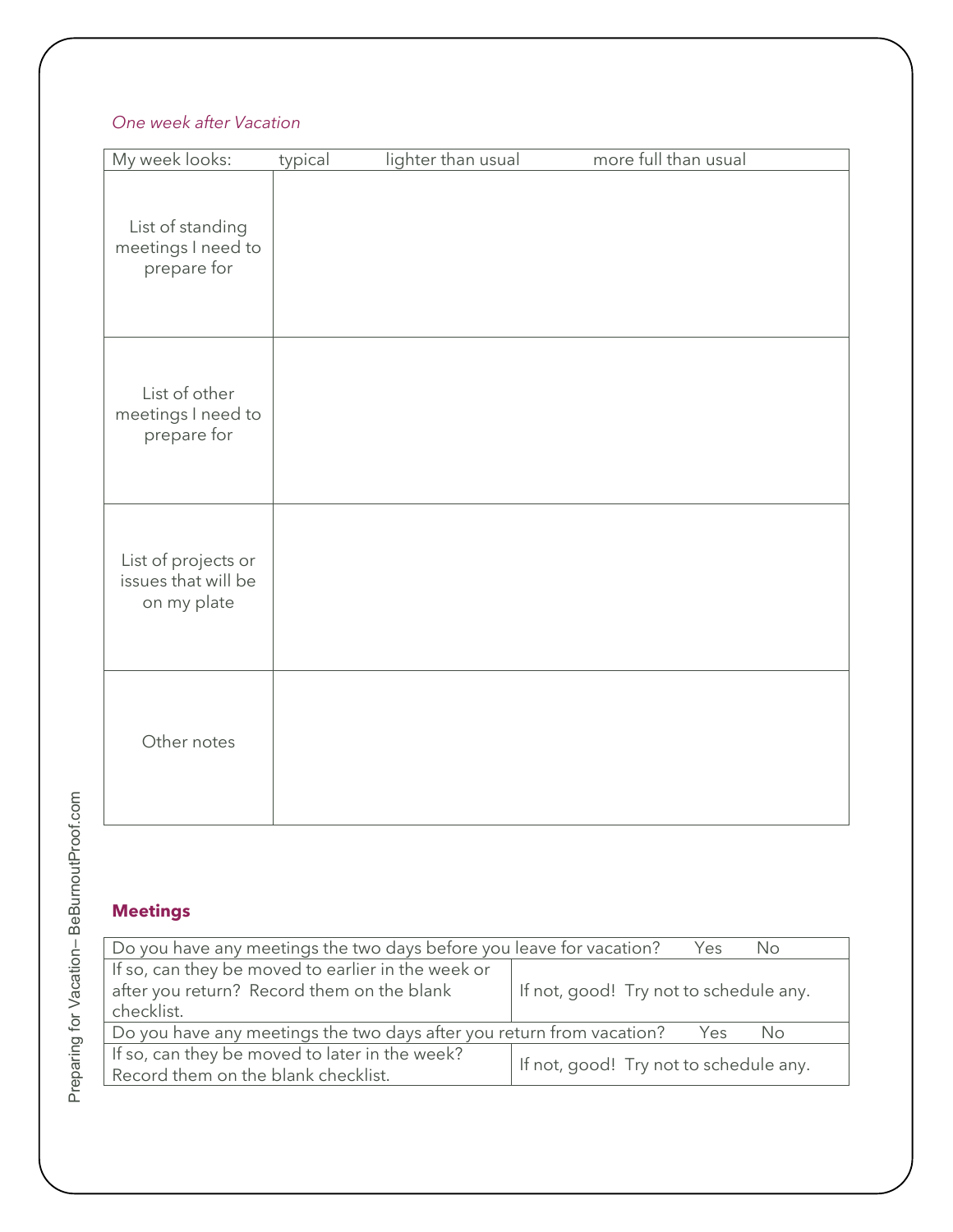#### **Priorities**

Think through the things that absolutely must happen before you leave the office for vacation, things that must happen while you are out, and things that must be done immediately upon return.

Must Happen Before Vacation

Must Happen While I'm Gone (or Must NOT Happen)

Must Happen Immediately Upon Return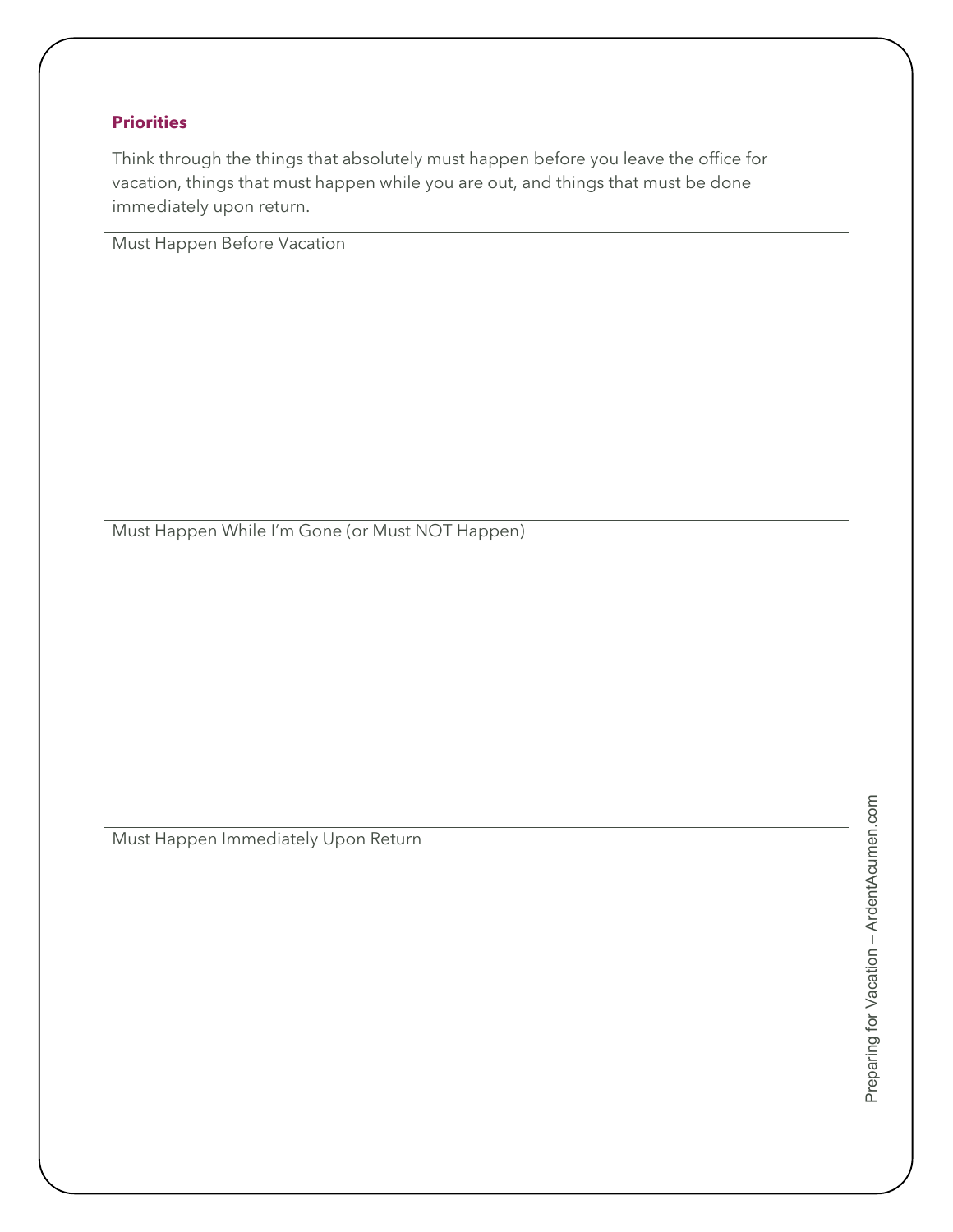## **Jot down some thoughts for each of the following questions. If you come up with a specific task, record it on the blank checklist on the last page of this document.**

1. What will be going on for your team, projects, etc. while you are gone?

2. What decisions or projects are you worried about in your absence?

3. For each issue you identified in question 2, complete the following sentence: "I would feel better if I knew \_\_\_\_\_\_\_\_\_\_\_\_\_\_\_\_\_\_\_\_ would/wouldn't happen while I was gone."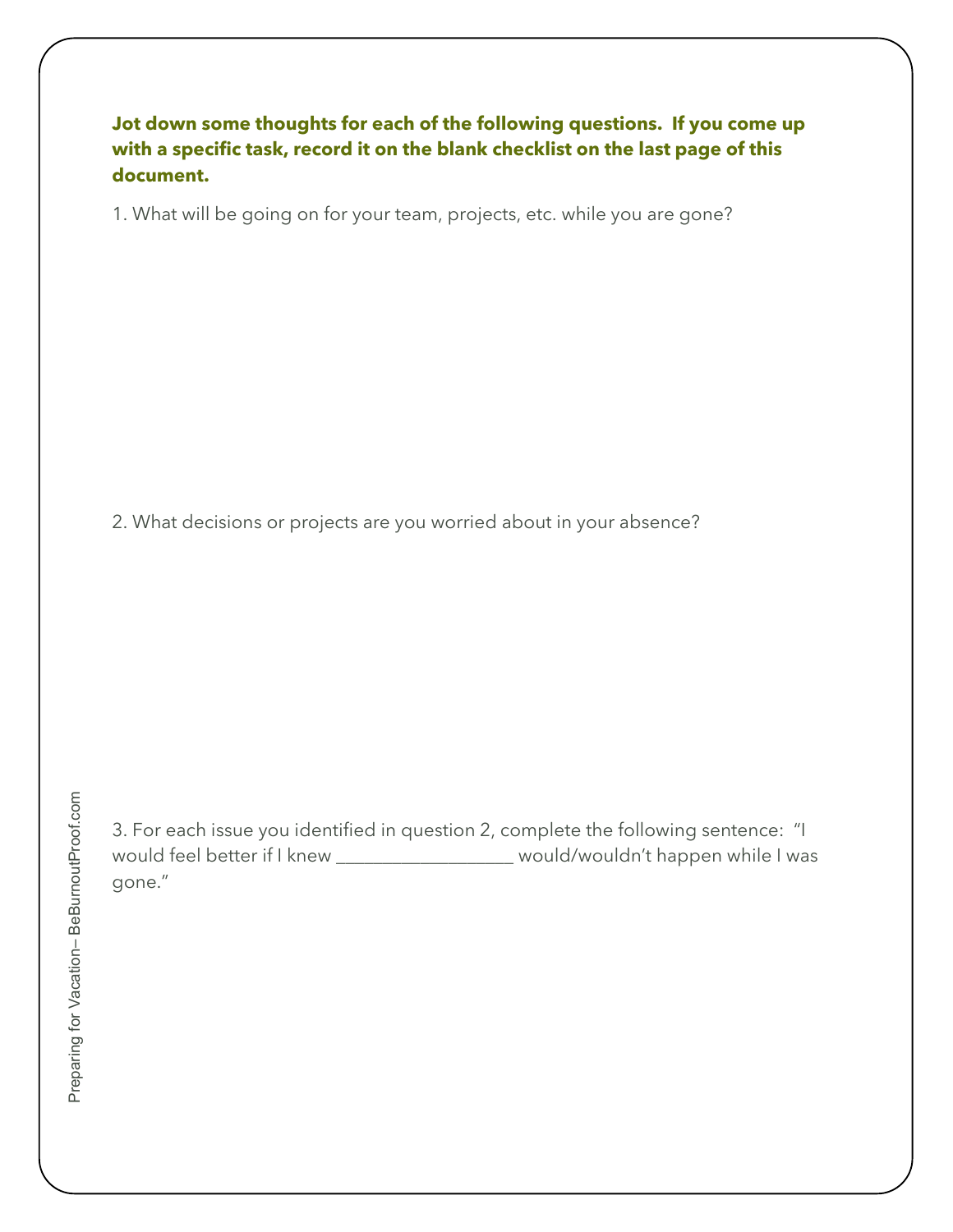4. Use the insight you gained in question 3 to assist you when you delegate and leave instructions/guidance for others to follow in your absence.

## **To-Do Two Weeks before Your Vacation**

- $\Box$  Reschedule applicable meetings from the end of the week before your vacation, vacation week and the early part of return week 1.
- $\Box$  Notify/remind relevant leadership, staff, or colleagues that you'll be out of the office a couple of weeks from now.
- $\Box$  Work through the other tasks you've identified on the last page of this worksheet.

## **To-Do One Week before Your Vacation**

- $\Box$  Work through the remaining pre-trip tasks you've identified on the last page of this worksheet.
- $\Box$  Set up your email triage folders and make note for the rules for each.
- □ Record your out-of-office phone announcement but don't turn it on.

#### **Exit Tasks**

- $\Box$  Turn on your out-of-office email notification (3 hours before close of business).
- $\Box$  Turn on your out-of-office phone announcement (3 hours before close of business).
- $\Box$  Set the rules for each of your email triage folders.

## **Re-Entry Tasks**

- $\Box$  Turn off your out-of-office email notification, unless you have automatically set it to expire.
- □ Turn off your out-of-office phone announcement, unless you have automatically set it to expire.
- $\Box$  Send emails to relevant parties asking if there is anything that is a priority for your attention today.
- $\Box$  Turn off your email triage folders rules.
- $\Box$  Take a deep breath.
- $\Box$  Triage your email.
	- o Stop every 10 minutes and when you complete a folder to stretch and take a deep breath.
- $\Box$  Triage your phone messages.
	- o Stop every 5 messages to stretch and take a deep breath.
- $\Box$  Review your checklist tasks.
- Other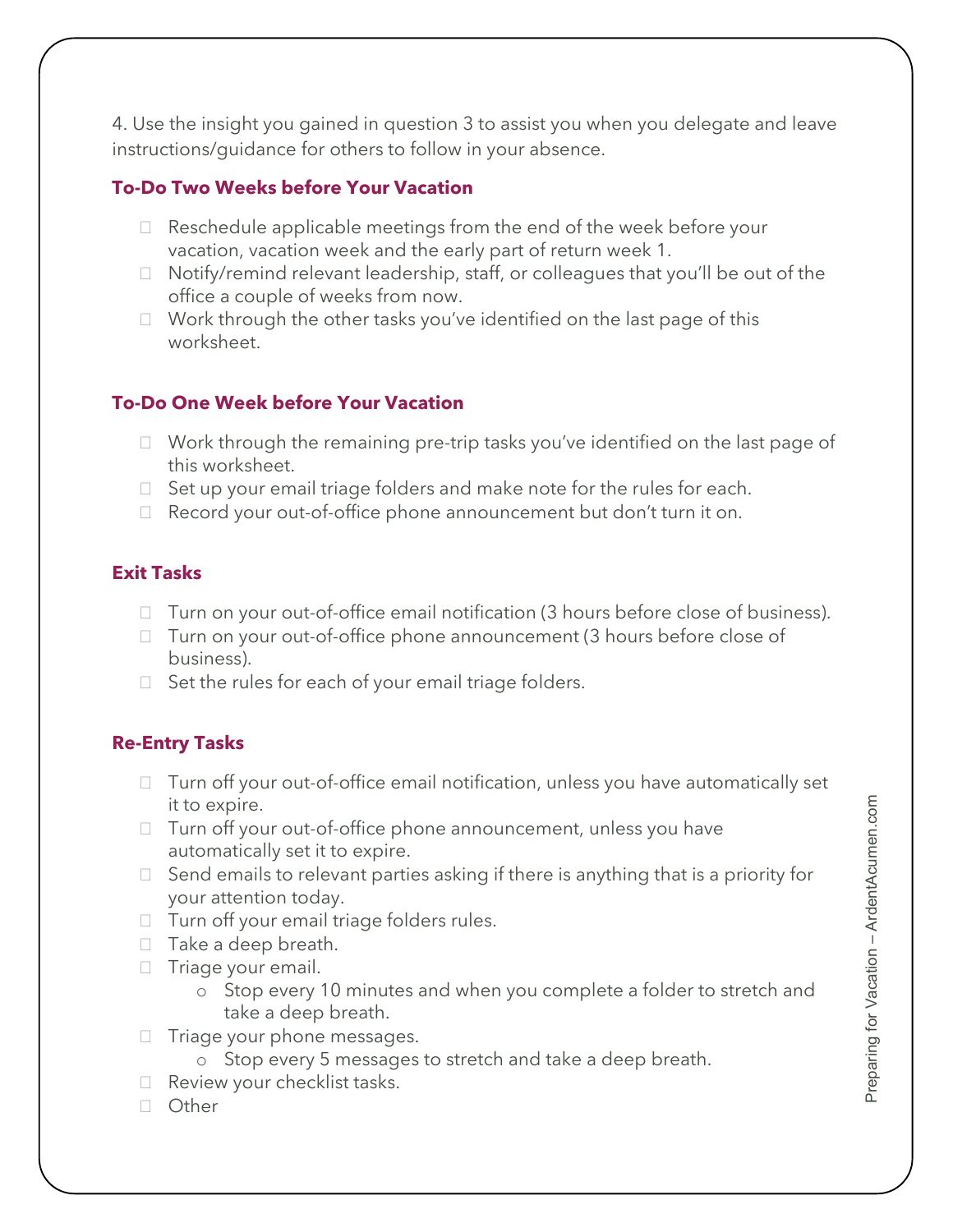## **Additional To-Do Items**

#### **Before I Leave**

| $\begin{picture}(10,10) \put(0,0){\vector(1,0){100}} \put(10,0){\vector(1,0){100}} \put(10,0){\vector(1,0){100}} \put(10,0){\vector(1,0){100}} \put(10,0){\vector(1,0){100}} \put(10,0){\vector(1,0){100}} \put(10,0){\vector(1,0){100}} \put(10,0){\vector(1,0){100}} \put(10,0){\vector(1,0){100}} \put(10,0){\vector(1,0){100}} \put(10,0){\vector(1,0){100}} \$ |
|---------------------------------------------------------------------------------------------------------------------------------------------------------------------------------------------------------------------------------------------------------------------------------------------------------------------------------------------------------------------|
|                                                                                                                                                                                                                                                                                                                                                                     |

#### When I Return